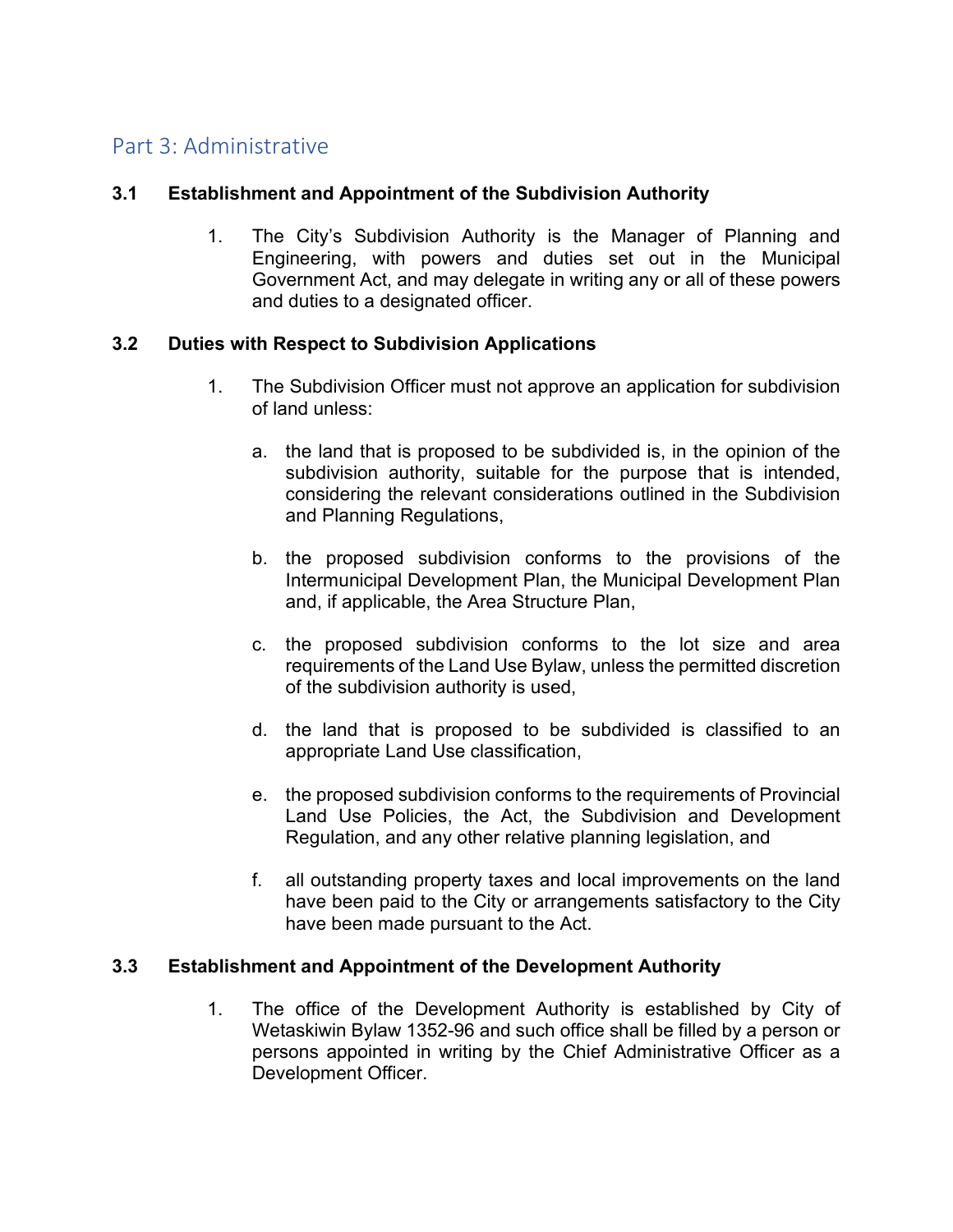#### **3.4 Duties with Respect to Development Permit Applications**

- 1. The Development Officer shall receive all applications for development and:
	- a. shall ensure that a record of applications is maintained, and is made available for viewing to any interested person during normal City Hall office hours;
	- b. shall review each development application to ascertain whether it is complete in accordance with the information requirements of this bylaw, and shall, if the application complies with such requirements, enter the application in the record of applications;
	- c. shall review each development application to ascertain its appropriate development class, and may require the applicant to apply for a permit for a different class;
	- d. shall approve, without conditions, or with such conditions as required to ensure compliance, an application for development of a permitted use provided the development complies with the regulations of this bylaw, or shall refuse an application for development of a permitted use if the development does not comply with the regulations of this bylaw, unless the Development Officer uses their discretion pursuant to Section 3.5 of this bylaw;
	- e. may relax a regulation in a Land Use Class District or other Section of this bylaw in accordance with the regulations contained in that Land Use Classification or Section, or may relax regulations in accordance with Section 3.5, and in such case, the development application shall be a deemed a Discretionary Use;
	- f. may refuse or approve, with or without conditions, with or without changes in the design of the development, or with or without the imposition of regulations more restrictive than those required by the specific land use district or General Regulations of this bylaw, an application for development of a discretionary use, having regard to the regulations of this bylaw and the provisions of any applicable Statutory Plan;
	- g. shall refer an application for a development in a Direct Control District to City Council for decision whereby City Council may direct the Development Officer to issue a development permit with or without conditions or refuse the application as submitted; and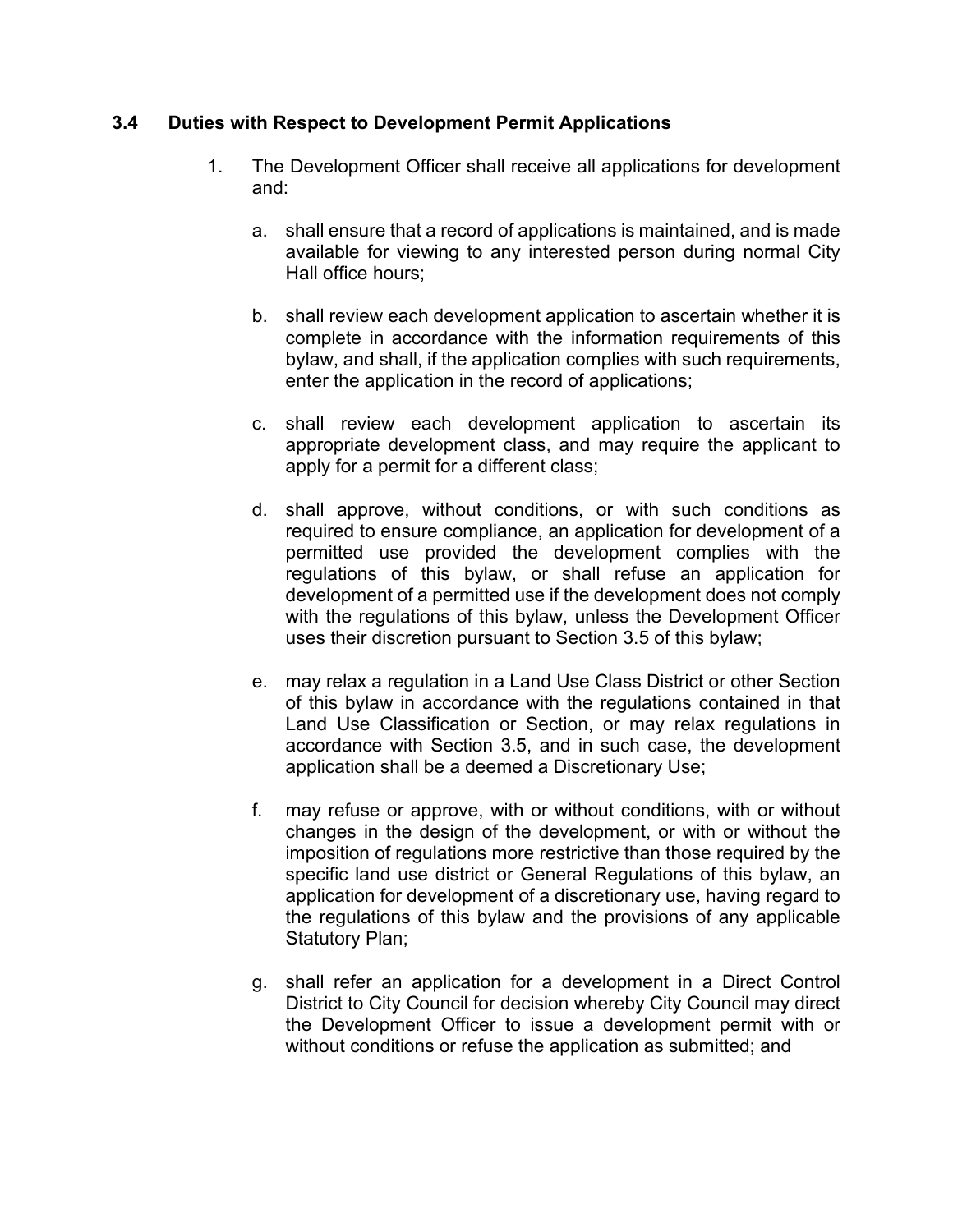- h. shall give notice of his decision on applications for development permits as follows:
	- i. where an application has been approved, public notification shall be given in accordance with Part 4, Section 4.6 of this bylaw and notice to the applicant shall be given in writing by hand delivery or by regular mail; and
	- ii. where an application has been refused, notice in writing shall be given to the applicant, either hand delivered or by regular mail, and such notice shall state the reason for refusal; and
	- iii. shall in the case of a development permit for a temporary use specify the length of time that Permit remains in effect.

# **3.5 Variance to Regulations**

- 1. A Development Officer shall not issue a permit for a use that is not listed in the district regulations as permitted uses or discretionary uses of a particular land use district.
- 2. Except as restricted in Sentence 3.5 (1) a Development Officer may approve, with or without conditions, an application for development that does not comply with this bylaw where:
	- a. the proposed development would not, in his opinion:
		- i. unduly interfere with the amenities of the neighbourhood; or
		- ii. materially interfere with or affect the use, enjoyment or value of neighbouring properties.
	- b. the proposed development would, in the Development Officer's opinion, conform with the use prescribed for that land or building in this bylaw; and
	- c. the Development Officer may approve, with or without conditions, an enlargement, alteration or addition to a legal non-conforming building if the non-conforming building complies with the uses prescribed for that land in this bylaw and the proposed development would not, in his opinion:
		- i. unduly interfere with the amenities of the neighbourhood; or
		- ii. materially interfere with or affect the use, enjoyment or value of neighbouring properties.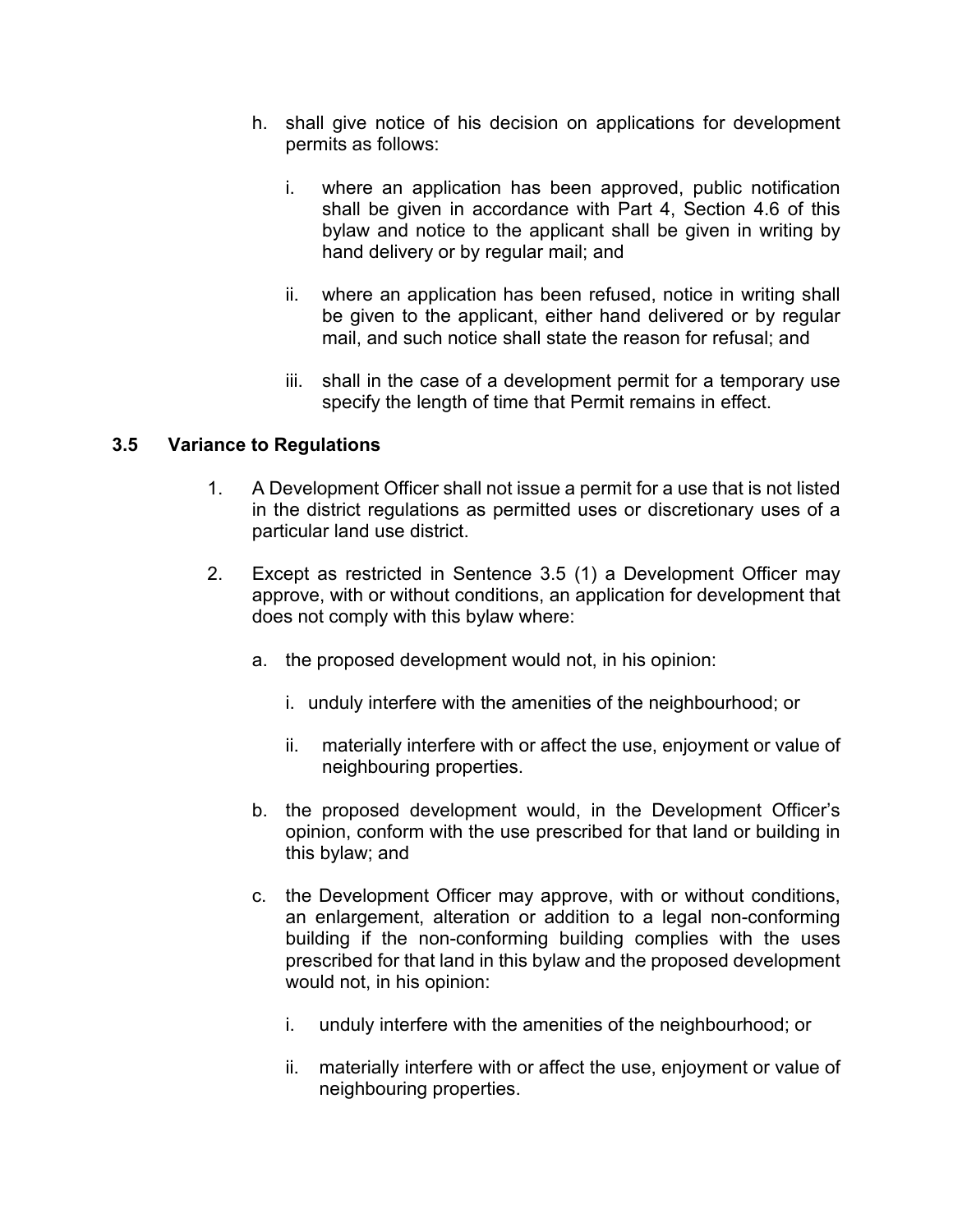- 3. A Subdivision Officer may approve, with or without conditions, an application for subdivision that does not comply with the minimum lot dimensions outlined in the District Regulations Bylaw where:
	- a. the proposed subdivision would not unduly interfere with the amenities of the neighbourhood;
	- b. materially interfere with or affect to use, enjoyment, or value of neighbouring parcels of land; and
	- c. it can be proven by the applicant, to the Subdivision Officer, that the proposed lot can accommodate development of the site.

#### **3.6 Limitation of Variance**

- 1. In approving an application for a development permit pursuant to Section 3.5, the Development Officer and the Subdivision and Development Appeal Board, shall adhere to the following:
	- a. a variance shall be considered only in cases of unnecessary hardship or practical difficulties particular to the use, character, or situation of land or a building, which are not generally common to other land in the same Land Use Classification;
	- b. a variance may be considered to front yard and rear yard setbacks for buildings, provided the variance does not get reduced to less than the setbacks of approved or legal-nonconforming buildings on adjacent properties;
	- c. a variance may be considered to minimum side yard setbacks to allow cantilevered projections of up to 0.3m in floor area and up to 1.5m in width, extending beyond the minimum setback line provided the construction materials and cladding type of the facing wall meets, or exceeds, the appropriate building and fire codes and the opposite on the property side yard is not increased beyond the minimum setback requirement;
	- d. a variance may be considered to maximum building height to allow an increase of up to 10% provided the roof style does not include gable ends facing side yards, the building style is suited to other buildings in the neighbourhood and the minimum sideyard setbacks are increased by the varied distance;
	- e. a variance may be considered to the maximum site coverage for residential properties to allow an increase of up to 3% in the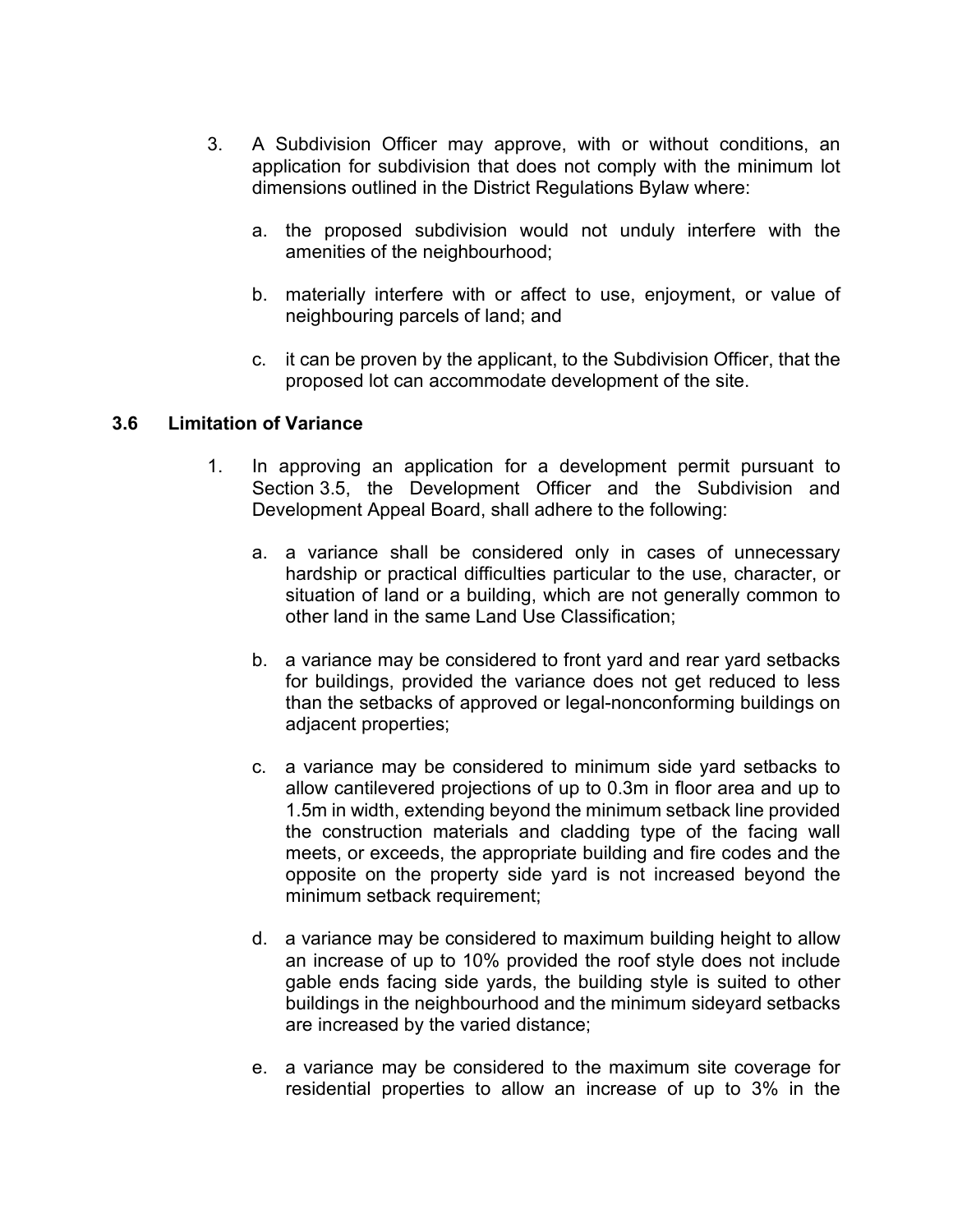maximum site coverage to allow the construction of a principal building provided the building does not exceed one storey in building height, there is no more than one (1) accessory building on the site, at least 35% of the site is covered with soft landscaping and provided that no other variances have been granted or are required for the site.

- 2. In approving an application for a subdivision that does not meet the minimum lot size requirements specified in the Land Use District Regulations, the Subdivision Officer and the Subdivision and Development Appeal Board, shall adhere to the following:
	- a. the proposed variance has been circulated to appropriate City review committees for comments;
	- b. the variance does not exceed 10% of the required regulation;
	- c. the minimum lot area requirement for the subject lot has been met; and
	- d. the lot can handle the minimum building footprint area without reducing setback requirements outlined in Part 9.

# **3.7 Maintenance and Inspection of Bylaw**

- 1. The Development Officer shall:
	- a. make available to the public, during normal office hours, copies of this bylaw and all subsequent amendments thereto; and
	- b. charge the specified fee for supplying to the public copies of this bylaw.

# **3.8 Development Not Requiring a Development Permit**

- 1. The following uses and developments are those which do not require a development permit, provided that such developments comply with the regulations of this bylaw, where applicable:
	- a. those uses and developments exempted by Sections 618 or 619 of the Act;
	- b. those uses exempted by the Planning Exemption Regulation;
	- c. a single storey accessory building not greater than 9.3sq.m in floor area, or exceeding 2.5m in building height;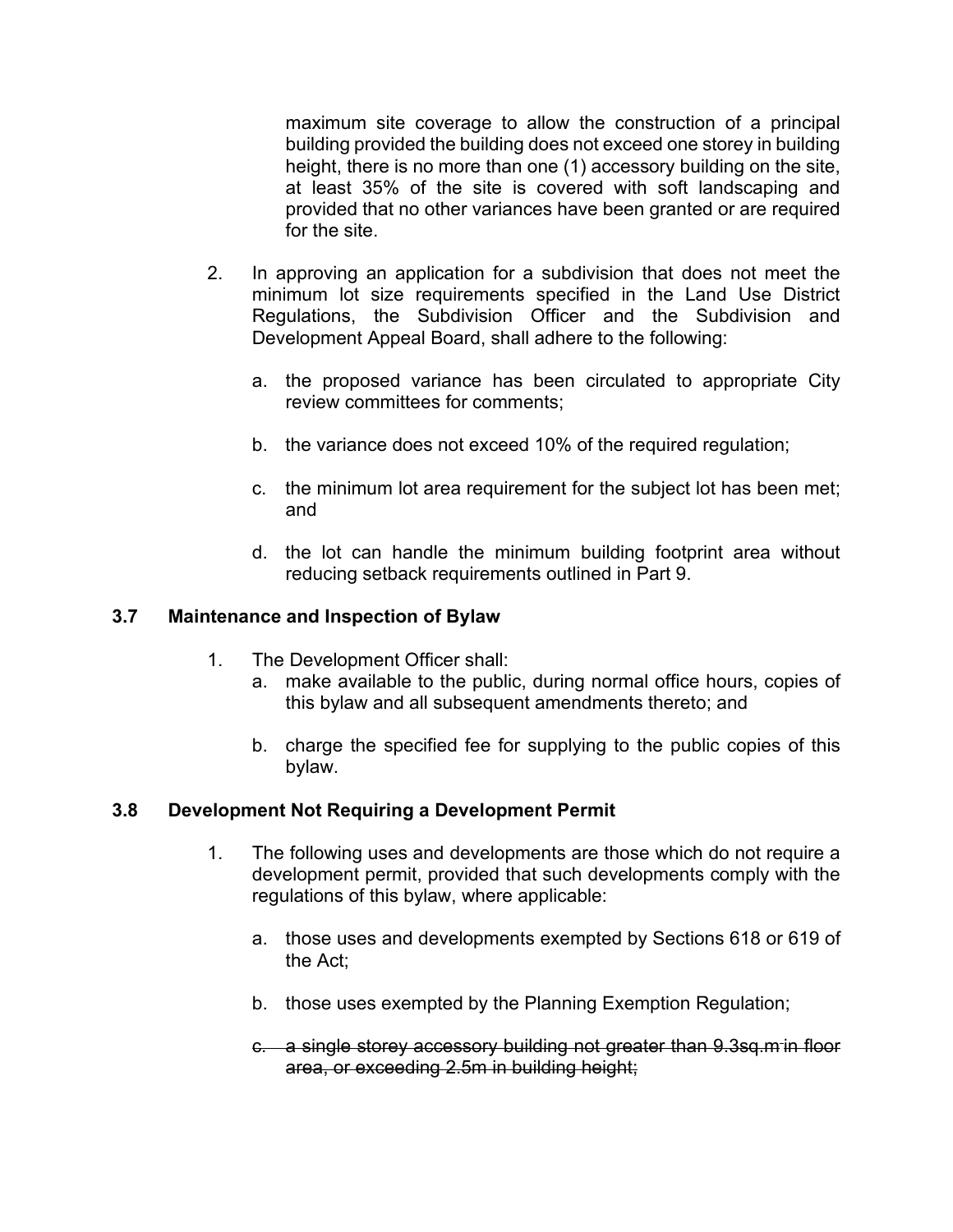- d. interior alterations and maintenance to a residential building, provided that such alterations and maintenance do not result in an increase in the number of dwellings, within the building or on the site, nor in a change of the use class or the introduction of another use class;
- e. interior alterations and maintenance to a non-residential building, including mechanical or electrical work, provided that neither the use class nor the intensity of use class is changed, nor that another use class is added;
- f. the use of a building, or part thereof, as a temporary polling station, Returning Officer's headquarters, candidate's campaign office and any other official temporary use in connection with a federal, provincial or municipal election, referendum or census;
- g. a temporary structure, the sole purpose of which is incidental to the erection, alteration or marketing of a building for which a development permit has been granted under this bylaw, provided the temporary structure is removed within thirty (30) days of substantial completion as determined by the Development Officer;
- h. the erection of towers and poles, television and other communication aerials, masts or towers where:
	- i. such structures comply with the Airport Protection Overlay; and
	- ii. such structures are to be used for cellular telephone or personal communication services signal transmission.
- i. the parking or storage, or both, of any uninhabited recreational and un-serviced vehicle in a residential Land Use Classification, where such parking or storage fully complies with the regulations of this bylaw;
- j. the construction and maintenance of a Public Utility Service development;
- k. landscaping, where the existing grade and natural surface drainage pattern is not materially altered, except where landscaping forms part of a development which requires a development permit;
- l. minor structures not exceeding 2.0m in height which are ancillary to residential uses, such as a barbecue, dog house, lawn sculpture or bird feeder;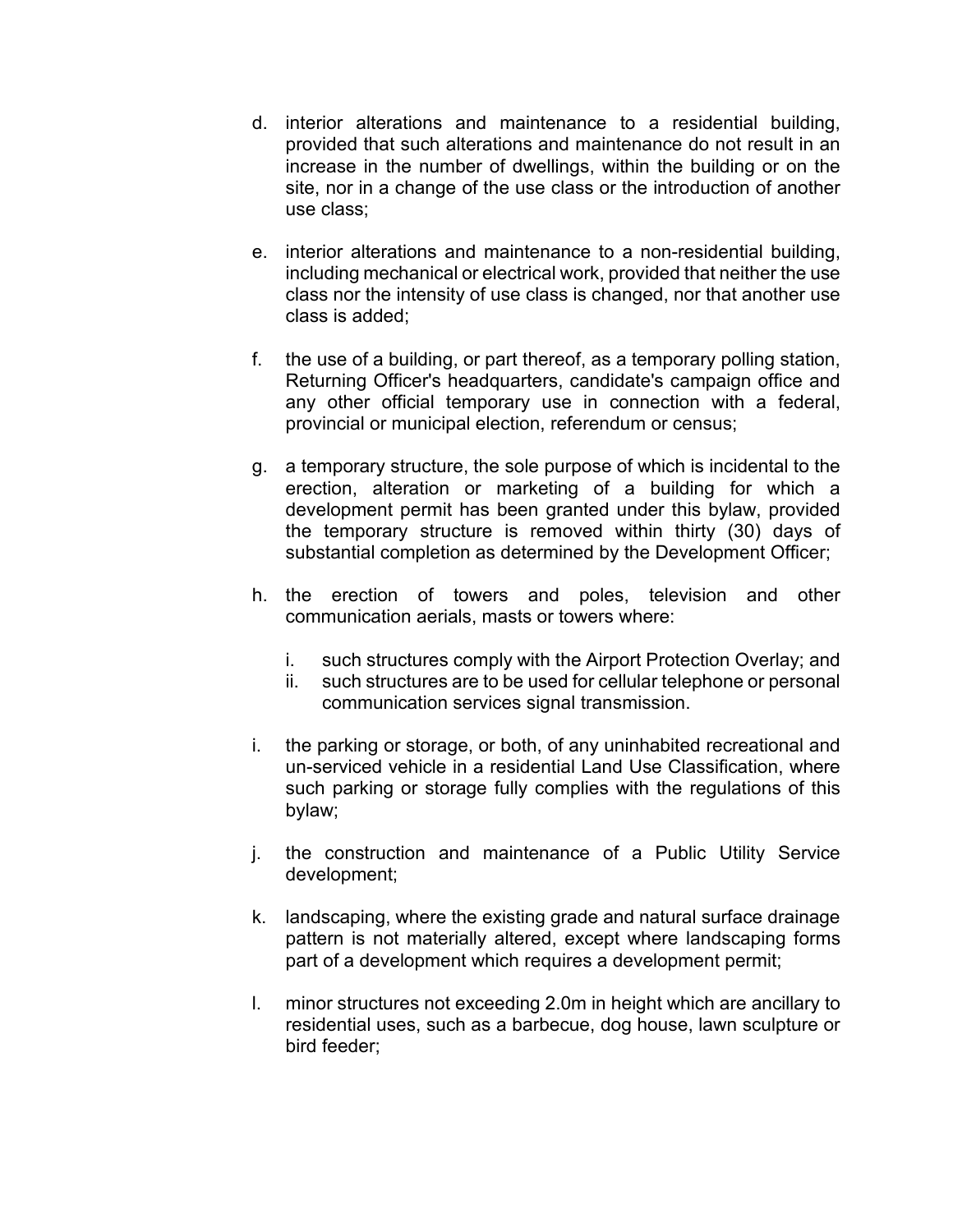- m. the construction of an uncovered deck which is located entirely within a rear yard, and which has a height above finish grade of less than 0.6m and a deck floor area not exceeding 20sq.m and which is accessory to a residential structure;
- n. the construction of an uncovered porch which has a height above finish grade of less than 1.0m, and a porch area not exceeding 2.0sq.m in floor area and which is provides access to a residential structure;
- o. hardsurfacing of any yard area on a residential lot for the purpose of providing vehicular access from a public roadway to an attached or detached garage or carport provided that the hardsurfacing does not exceed 7.5m in width; and
- p. signs as exempted under Section 7.6 of this bylaw
- q. Intermodal containers less than 6.1 m in length when located in the M1 or M2 districts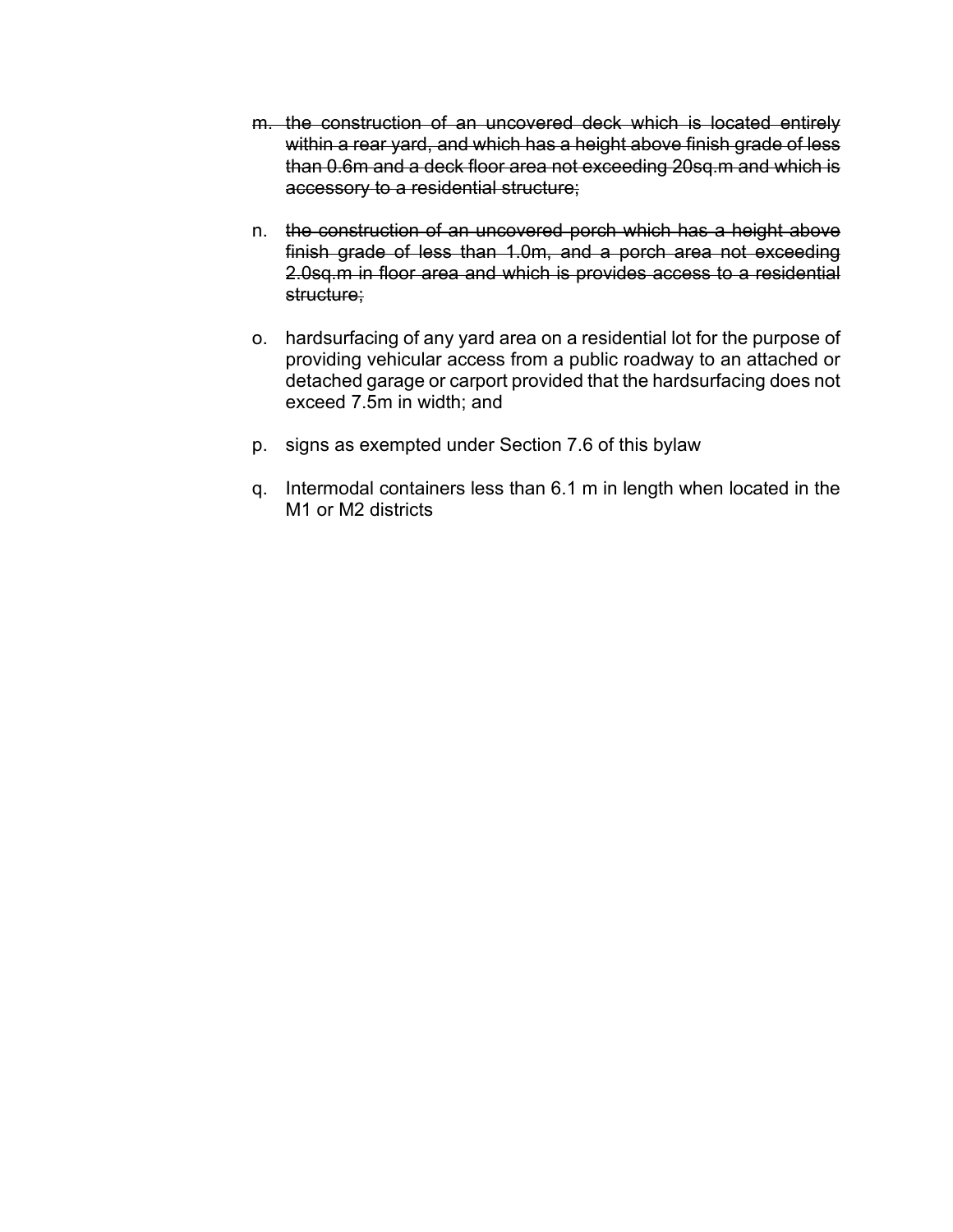#### **3.9 Development Permits Required**

- 1. Other than development listed in Section 3.8, all development requires a development permit.
- 2. All development that would require a development permit also requires a demolition permit.
- 3. No person shall commence, or direct a person to commence, a development without first obtaining a development permit and meeting the conditions of the development permit prior to commencement of the development.
- 4. No person shall commence, or direct a person to proceed with, a change in use class or add a use class without first obtaining a development permit to use land or buildings for that particular use class and meeting the conditions of the development permit that must be completed prior to use of the land or buildings.

# **3.10 Development Agreements Required**

- 1. If deemed required by the Development Officer, as condition of a development permit, the property owner will be required to enter into and comply with a Development Agreement with the City pursuant to Section 650 of the Act.
- 2. If deemed required by the Subdivision Officer, as condition of a subdivision approval, the property owner will be required to enter into and comply with a development agreement with the City pursuant to Section 655 of the Act.
- 3. Development Agreements may also incorporate:
	- a. statements regarding the collection of off-site levies pursuant to Section 648 of the Act; and/or
	- b. statements regarding oversizing of municipal improvements to provide excess capacity pursuant to Section 651 of the Act.
- 4. The City has the right to register caveats on the Land Title of the subject lands to protect the interests of the City in regards to the development agreements.

# **3.11 Development Permit Fees and Related Development & Subdivision Fees**

1. The schedule of fees for: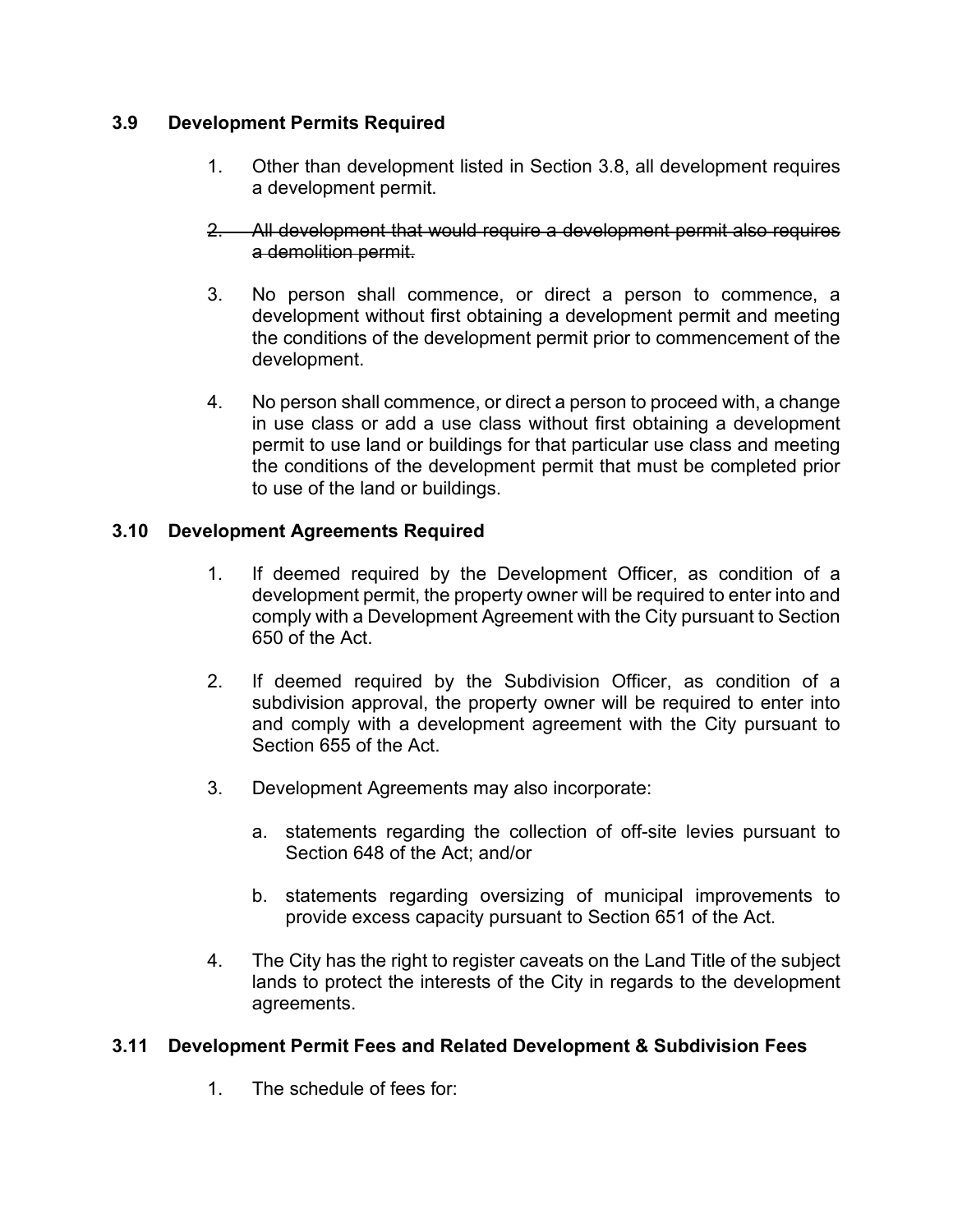- a. Development Permit Applications;
- b. Damage Deposits;
- c. Damage Deposit Transfer Fees;
- d. Grading Compliance Deposits;
- e. Discretionary Use Notification;
- f. Development Agreement Preparation;
- g. Compliance Certificates Applications;
- h. Land Use Bylaw Amendment Applications;
- i. Statutory Plan Amendment Applications;
- j. Subdivision Application and Endorsement;
- k. Encroachment Agreements;
- l. Subdivision and Development Appeals;

shall be established and may be modified by resolution of City Council.

- 2. Every application for a development permit shall:
	- a. be accompanied by the appropriate development permit application fee and,
	- b. if a discretionary use or use approved using the discretion of the Development Officer the discretionary use notification fee.
- 3. Where development agreements are required, the Development Agreement Preparation Fee shall be paid upon signing of the agreement.
- 4. The Development Permit Application Fee is an application fee and is non-refundable regardless of decision.
- 5. Fees for Compliance Certificate Applications, Land Use Bylaw Amendment Applications, Statutory Plan Amendment Applications and for Encroachment Agreements shall be paid at time of application.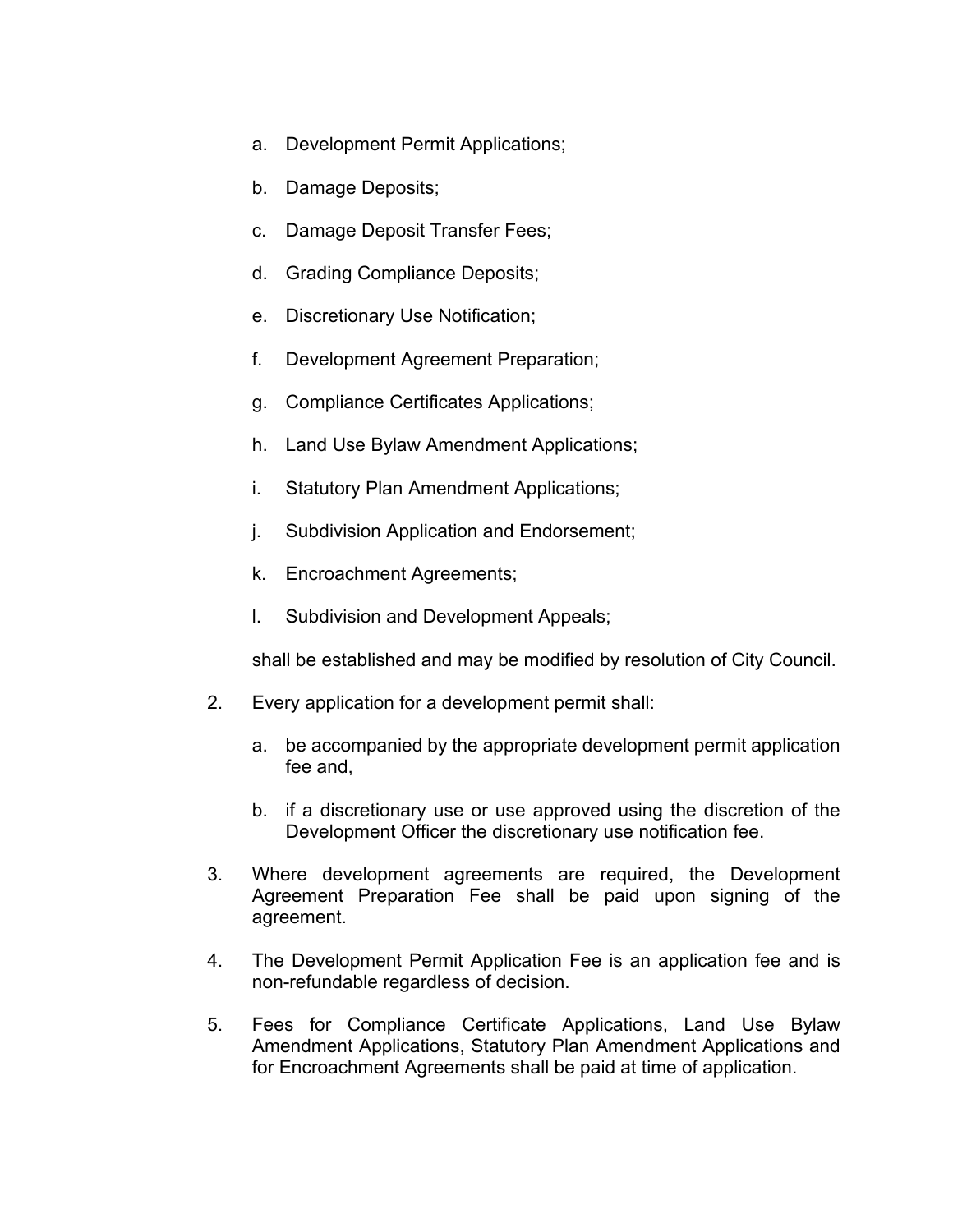6. Off-site Levies due regarding properties shall be paid to the City prior to commencement of development on the lands, or as outlined in a development agreement.

# **3.12 Development Agreement Authority**

- 1. Development Agreements pursuant to development permits, may be endorsed by the Chief Administrative Officer provided:
	- a. the developer is solely responsible for all costs related to the installation of Municipal Improvements where the cost does not exceed \$500,000; and
	- b. there are no oversizing costs to be incurred and due by parties other than the developer.
- 2. All other development agreements pursuant to development permits must be approved by resolution of City Council.
- 3. Development Agreements regarding Subdivision Approval or Condominium Plan Approval must be endorsed in accordance with the City's Subdivision Agreement Policy.

#### **3.13 Bylaw Amendments**

- 1. A person may apply, in writing, to the Development Officer to have an amendment of this Land Use Bylaw considered, furnishing reasons in support of the application, paying the associated fees and requesting that the Development Officer submit the application to the Council.
- 2. City Council may, at any time, initiate an amendment to this Land Use Bylaw by directing the Development Officer to initiate an application
- 3. A Development Officer may initiate an amendment to this Land Use Bylaw by preparing a draft bylaw and presenting the draft to City Council.
- 4. If an application for a proposed amendment to this Land Use Bylaw has been rejected by the Council within the previous twelve (12) months, the Development Officer shall advise the applicant that the amendment shall not be accepted and applicant shall be advised, in writing, that they must wait at least one (1) year from the time the original bylaw was rejected before reapplication will be considered.
- 5. All applications for amendment to this Land Use Bylaw shall be accompanied by the following, namely:
	- a. a copy of the certificate of title for the land affected;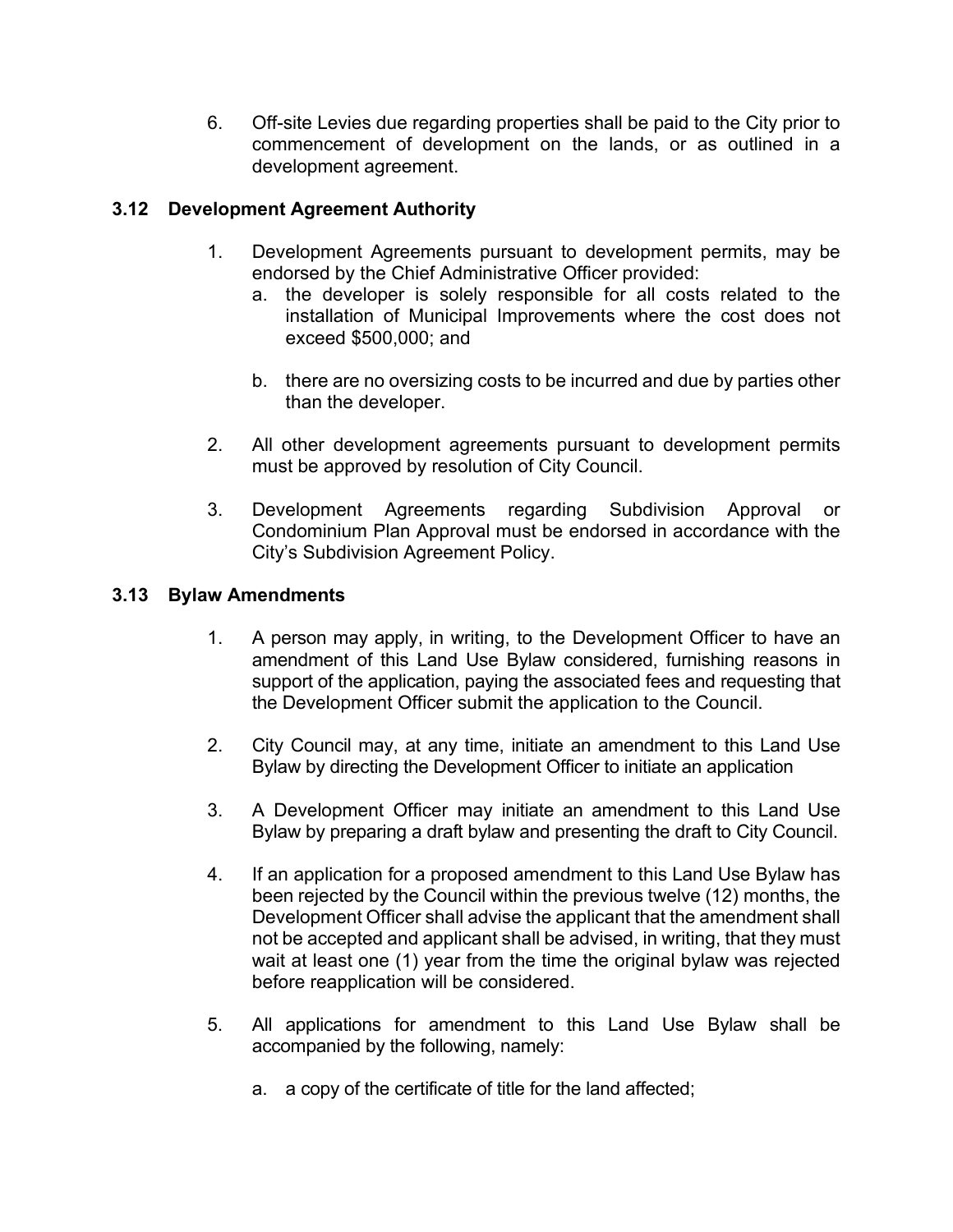- b. a statement of the reason/s for the request to amend the Land Use Bylaw;
- c. an accurately dimensioned and scaled map of the property under application and its relationship to surrounding land uses;
- d. such fee as established by resolution of the Council;
- e. where the applicant is an agent acting on behalf of the owner, written authorization from the registered owner; and
- f. any other information which is deemed to be necessary by the Council.

#### **3.14 Validity and Procedures for Amendment**

- 1. This bylaw and any amendment thereto shall be enacted to ensure conformity with all Statutory Plans as adopted and any amendments thereto.
- 2. If it appears to a Development Officer that the proposed amendment does not comply with any Statutory Plan, he shall advise the applicant in writing that the Statutory Plan(s) must be amended before the amendment to this bylaw may proceed to second reading of the amendment
- 3. Before second reading of an amending bylaw, Council must hold a public hearing with respect to the proposed bylaw in accordance with Section 230 of the Act and the City's Public Hearing Policy after giving notice of the Public Hearing in accordance with Section 606 and 692 of the Act.
- 4. The validity of this bylaw and its amendments thereto are governed by Sections 536 to 538 of the Act.
- 5. The amending bylaw must include a statement identifying when the bylaw comes into effect. If the effective date of an amending bylaw regarding the change in Land Use Classification is related to the date of subdivision registration and the subdivision application expires or becomes invalid, then the amending bylaw is also deemed invalid.

#### **3.15 Review and Processing of Amendments**

1. The Development Officer shall: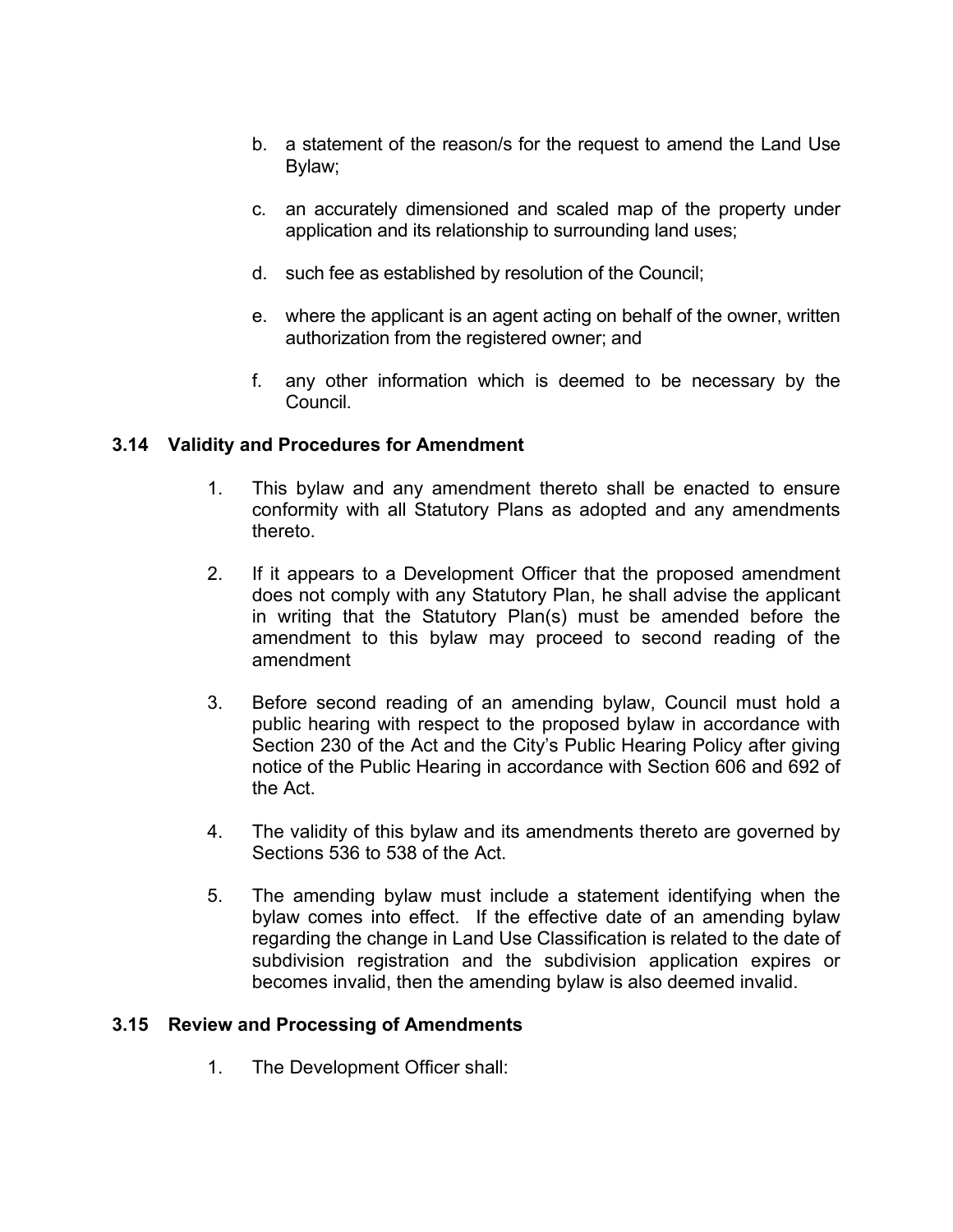- a. examine the proposed amendment;
- b. prepare a written report on the proposed amendment; and
- c. advise the applicant in writing that:
- d. they are prepared to recommend the amendment to the Council without further investigation; or
- e. they are not prepared to recommend the amendment; or
- f. he requires further investigation to make a recommendation; or
- g. they are prepared to recommend an alternative amendment.
- 2. Upon receiving the advice of the Development Officer, the applicant shall advise the Development Officer in writing if:
	- a. they wish to amend the amendment; or
	- b. they do not wish to proceed to City Council with the proposed amendment, in which case the application is considered abandoned.
- 3. If the applicant does not respond to the Development Officer's notification, the application shall be cancelled after one (1) year from the date of the notice of the Development Officer.
- 4. If requested by the applicant, the Development Officer shall submit the proposed amendment to Council, accompanied by the report of the Development Officer.
- 5. The Development Officer, using discretion, may present for the consideration of Council any proposed amendment to this bylaw, and the proposed amendment shall be accompanied by the report and recommendations of the Development Officer.

#### **3.16 Land Use Bylaw Compliance Certificate and Certificate Fees**

- 1. The applicant for a Compliance Certificate shall provide to the Development Officer a Real Property Report for the site prepared by a registered Alberta Land Surveyor and pay the associated fee.
- 2. The applicant shall pay all costs associated with the preparation of the Real Property Report.
- 3. In determining whether a Compliance Certificate can be issued for a site, the Development Officer shall rely on the Real Property Report provided